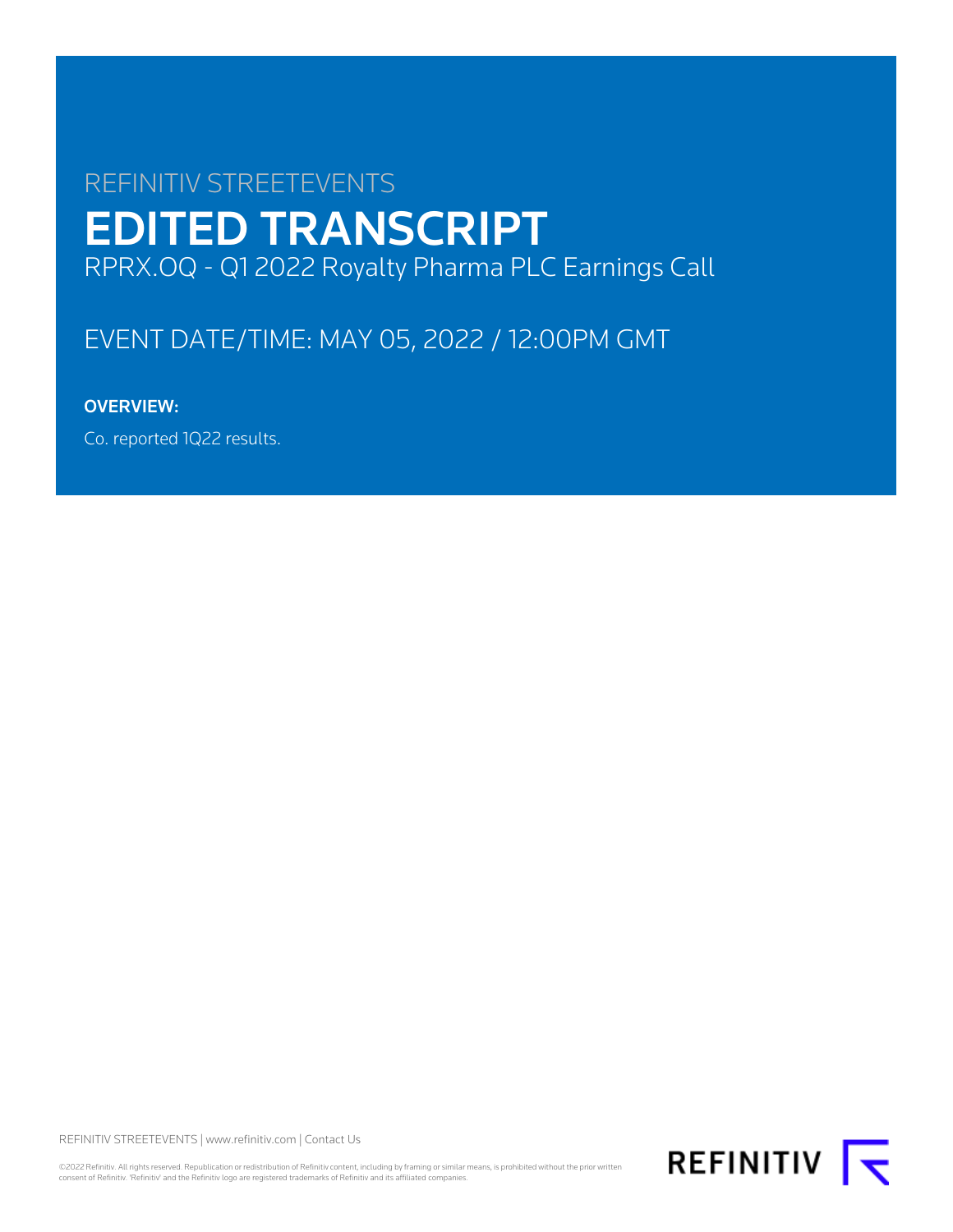## **CORPORATE PARTICIPANTS**

**[Terrance Coyne](#page-2-0)** Royalty Pharma plc - Executive VP & CFO **[Christopher Hite](#page-5-0)** Royalty Pharma plc - Vice Chairman & Executive VP **[Marshall Urist](#page-5-1)** Royalty Pharma plc - EVP of Research & Investments **[George Grofik](#page-1-0)** Royalty Pharma plc - Senior VP and Head of IR & Communications

# **CONFERENCE CALL PARTICIPANTS**

**[Christopher Thomas Schott](#page-5-2)** JPMorgan Chase & Co, Research Division - Senior Analyst **[Terence C. Flynn](#page-6-0)** Morgan Stanley, Research Division - Equity Analyst **[Chris Shibutani](#page-7-0)** Goldman Sachs Group, Inc., Research Division - Research Analyst **[Geoffrey Christopher Meacham](#page-8-0)** BofA Securities, Research Division - Research Analyst **[Umer Raffat](#page-8-1)** Evercore ISI Institutional Equities, Research Division - Senior MD & Senior Analyst of Equity Research **[Andrew Simon Baum](#page-9-0)** Citigroup Inc., Research Division - Global Head of Healthcare Research and MD **[Gregory Daniel Fraser](#page-10-0)** Truist Securities, Inc., Research Division - Research Analyst **[Stephen Michael Scala](#page-10-1)** Cowen and Company, LLC, Research Division - MD & Senior Research Analyst

# **PRESENTATION**

#### **Operator**

<span id="page-1-0"></span>Ladies and gentlemen, thank you for standing by. Welcome to the Royalty Pharma first quarter earnings conference call. I would now like to turn the call over to George Grofik, Senior Vice President, Head of Investor Relations and Communications. Please go ahead, sir.

## **George Grofik** - Royalty Pharma plc - Senior VP and Head of IR & Communications

Good morning and good afternoon to everyone on the call. Thank you for joining us to review Royalty Pharma's First Quarter 2022 Results. You can find the press release with our earnings results and slides of this call on the Investors page of our website at royaltypharma.com.

Moving to Slide 3. I would like to remind you that information presented in this call contains forward-looking statements that involve known and unknown risks, uncertainties and other factors that may cause actual results to differ materially from these statements. I refer you to our 10-K on file with the SEC for a description of these risks. All forward-looking statements are based on information currently available to Royalty Pharma, and we assume no obligation to update any such forward-looking statements.

Non-GAAP financial measures will be used to help you understand our financial performance, and the non-GAAP -- the GAAP to non-GAAP reconciliations are provided in the earnings press release available on our website.

With that, please advance to Slide 4. Terry Coyne, EVP, Chief Financial Officer, will cover key highlights and review the financials. Pablo's son is undergoing a medical procedure, so he will not be able to join today's call. We wish his family well, and he's looking forward to seeing everyone at our Investor Day on May 17. After Terry's prepared remarks, we will hold a Q&A session. Marshall Urist, our Head of Research and Investments; and Chris Hite, our Vice Chairman, will also join the Q&A session.

And with that, I'd like to turn the call over to Terry.

 $\overline{2}$ 

REFINITIV STREETEVENTS | [www.refinitiv.com](https://www.refinitiv.com/) | [Contact Us](https://www.refinitiv.com/en/contact-us)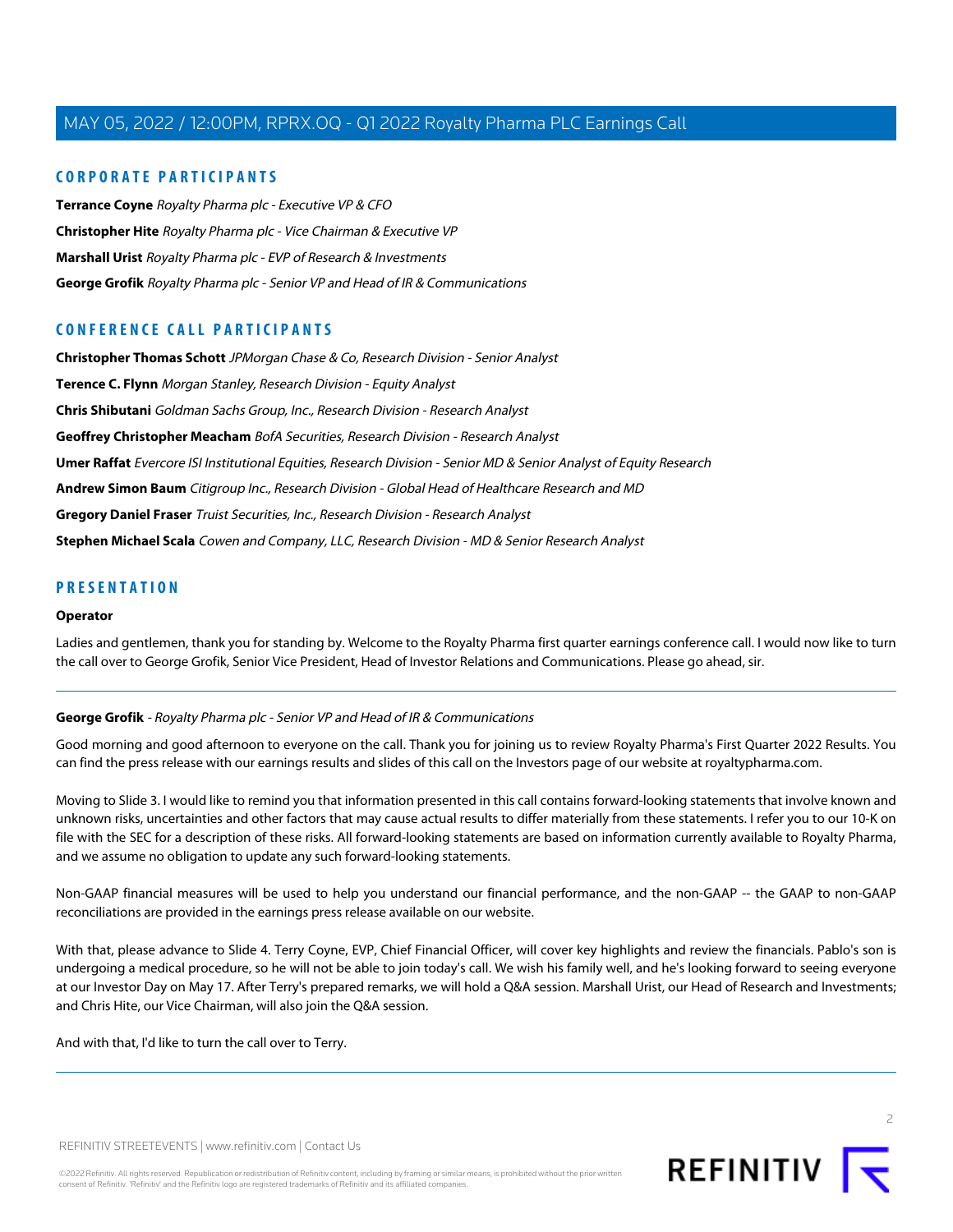## <span id="page-2-0"></span>**Terrance Coyne** - Royalty Pharma plc - Executive VP & CFO

Thank you, George, and welcome to everyone on the call. I'm delighted to report a strong start to the year as we execute on our strategy as a leading funder of innovation in life sciences.

On Slide 5, I will start by summarizing our accomplishments in the first quarter, which continued to reflect the excellent momentum in our business. First, we delivered strong top line growth of 15%, continuing our impressive track record of double-digit growth. Second, we maintained a robust and active deal pipeline, which reflects the strong growth in demand for innovative royalty-based funding solutions. We continue to be very excited by our opportunity set, which you will hear more about at our Investor Day on May 17.

When we look at our portfolio, we also saw very encouraging progress. Kaftrio received European approval for 6-to 11-year-olds with cystic fibrosis, while Vydura gained a first-ever European approval for both the treatment and prevention of migraine. Each of these approvals brings these transformative therapies to many new patients who could benefit.

Lastly, we are reaffirming our full-year guidance for Adjusted Cash Receipts based on the strong underlying performance of our existing portfolio. This is even more impressive in the context of a roughly 2% unfavorable impact from FX we are facing this year, which I will talk to you more about in a minute. I would also remind you, our guidance excludes the impact of any investment that we may make over the remainder of 2022.

On Slide 6, you can see our financials in a little more detail. In the first quarter, we delivered 15% growth in Adjusted Cash Receipts, our top line. This impressive double-digit momentum puts us in a great position to deliver another year of strong top-line performance in 2022. Below our top line, I am also pleased to report that we grew our adjusted EBITDA by 15%. This is an important non-GAAP measure for us, which is arrived at by deducting operating and professional expenses from our top line.

Our Adjusted Cash Flow, or our bottom line was impacted by an update to our non-GAAP treatment of certain development-stage payments, which amounted to \$100 million in the quarter. This update conforms with changes being made across the biopharma industry beginning in the first quarter of 2022. As a consequence, our Adjusted Cash [Flow] (corrected by company after the call) declined 10% in the quarter. I will take you through the details of the update to our non-GAAP financial results presentation a little later.

Slide 7 shows our track record of strong top-line growth since our IPO in June 2020. This track record is a testament to the underlying power of our business model. By consistently innovating funding solutions and replenishing our royalty portfolio, we can drive compounding growth and absorb losses of exclusivity in a way that is not possible for most other biopharma companies.

Total royalty receipts grew 9% in the first quarter versus the year-ago period. Growth drivers in the quarter included cystic fibrosis franchise, Tysabri, and the new royalty on Tremfya. We also saw significant growth contributions from Promacta, from the Biohaven payments, and also, though not specified here, from Cabometyx and Evrysdi. As in the preceding two quarters, these positive factors more than offset the loss of contribution from our legacy HIV franchise.

Slide 9 drills deeper into our first quarter top-line performance to illustrate this point. As you see here, our 15% top-line growth in the quarter was powered by strong performance of our base business. This was partially offset by losses of exclusivity, mainly on the HIV franchise, which had a negative impact of close to 700 basis points, but were easily absorbed by the strength of our base business. In short, our unique business model and capabilities allows us to consistently replenish and grow our top line, and you can expect to hear more about this at our Investor Day.

Slide 10 shows how our royalty receipts translated to Adjusted Cash Flow. Similar to many of our peers in the biopharma industry, we have also updated the treatment of certain development-stage payments, which impacted our non-GAAP bottom line when compared with this historic presentation of our non-GAAP results. I will take you through the details of this update on the next slide, but I want to first highlight a few key points here.

First, we delivered 15% growth in Adjusted Cash Receipts in the quarter, continuing our double-digit top-line momentum. As you are aware, Adjusted Cash Receipts is a key non-GAAP metric for us, which we arrived at after deducting noncontrolling interests, and this is the central measure of our full year and long-term guidance. In the quarter, cash receipts were \$605 million compared with \$524 million in the year-ago quarter.



©2022 Refinitiv. All rights reserved. Republication or redistribution of Refinitiv content, including by framing or similar means, is prohibited without the prior written consent of Refinitiv. 'Refinitiv' and the Refinitiv logo are registered trademarks of Refinitiv and its affiliated companies.

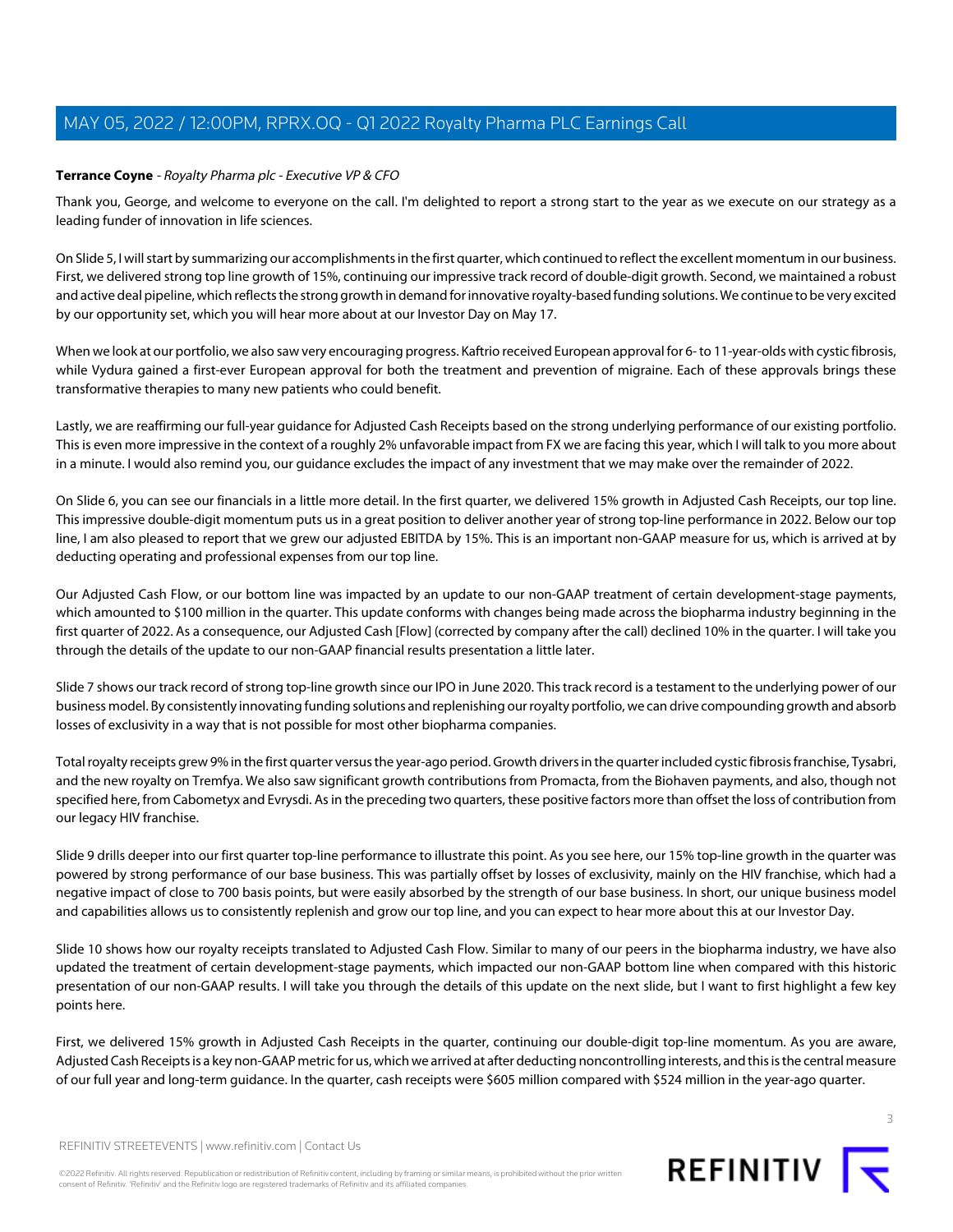Second, as we move down the column, operating and professional costs equated to approximately 8% of Adjusted Cash Receipts, slightly below guidance of approximately 9% for the full year.

Third, as a consequence, we reported 15% growth in adjusted EBITDA in the quarter, which was consistent with our top-line growth. Adjusted EBITDA is an important non-GAAP financial measure for us and one of the three key non-GAAP metrics by which we measure our business performance.

Fourth, Net interest paid of \$86 million reflected the first payment on the \$1.3 billion of unsecured notes we issued in July 2021 as well as the timing of the semiannual interest payments associated with our original \$6 billion unsecured note offering in 2020.

Fifth, we now include the \$100 million development-stage payments related to our aficamten investment in our non-GAAP results. Previously, and consistent with industry practice, these payments would have been excluded from our non-GAAP results.

Lastly, after de minimis payments for ongoing development-stage funding and other items, this resulted in Adjusted Cash Flow, our bottom line of \$367 million or \$0.60 per share for the first quarter. The impact of the aficamten payments was equivalent to \$0.16 per share. Of course, these accounting updates have no impact on the cash generation of our business.

Slide 11 provides more detail on the update to our non-GAAP financials. If we acquire royalties on approved or development-stage products, there is no change to how we reflect these in either our GAAP financial statements or our non-GAAP financial measures. These investments are capitalized on the balance sheet. Examples of recent royalty acquisitions in this category include Cabometyx, Tremfya and gantenerumab.

Likewise, if we acquire synthetic royalties on approved products, there is no change to our GAAP or non-GAAP presentation. These would also be capitalized on our balance sheet. Recent examples here include Orladeyo and the incremental royalty we acquired on Nurtec ODT in 2020. If, on the other hand, we acquired synthetic royalties on certain development-stage products, we will now treat the upfront payment as an expense in our non-GAAP financial measures.

The accounting treatment under the new guidance will be subject to the specifics of the transaction, including probability of success among other factors, and it should be noted that there would be no change on a GAAP basis. Examples of this type of transaction include aficamten, as I already highlighted, along with BCX9930 and two of the therapies from our MorphoSys deal, pelabresib and CPI-0209.

On the right-hand side, you can see how this new treatment of certain development-stage payments impacted our Adjusted Cash Flow over each of the past two years. In 2020, the impact would have been very minor, less than 0.5% as a result of our initial BCX9930 transaction with BioCryst. In 2021, by contrast, the impact on our Adjusted Cash Flow would have been approximately 11% as a result of the expanded partnership with BioCryst on BCX9930 and the MorphoSys transaction.

The creation of synthetic royalties on development-stage therapies continues to be an important opportunity for Royalty Pharma. And while the timing, size and structure of these deals are difficult to predict, we recognize that this new accounting treatment potentially introduces an element of volatility to our bottom line as we look forward. We will ensure that any development-stage payments falling under this treatment are transparent in our quarterly and annual reporting for the purposes of your financial modeling. We have also included updated non-GAAP quarterly financials for the years 2020 and 2021 in Tables 5 to 7 in the back of our press release.

Let's move now to Slide 12 and our financial position. We continue to maintain significant financial firepower. We deployed \$199 million of capital on royalty acquisitions during the first quarter as well as \$117 million on dividends and distributions. As a result of our strong cash flow generation, we had \$2.3 billion of cash and marketable securities at the end of March, slightly above our position at the end of 2021.

Our leverage stands at 2.5x net debt to EBITDA and 3.6x total debt to EBITDA. With the fixed rate average coupon on our debt of slightly above 2%, which is significantly below our target returns on royalty acquisitions in the high single digits to teens percentage range. We continue to feel confident about our ability to execute on our business plan and create value for shareholders.

©2022 Refinitiv. All rights reserved. Republication or redistribution of Refinitiv content, including by framing or similar means, is prohibited without the prior written consent of Refinitiv. 'Refinitiv' and the Refinitiv logo are registered trademarks of Refinitiv and its affiliated companies.

REFINITIV T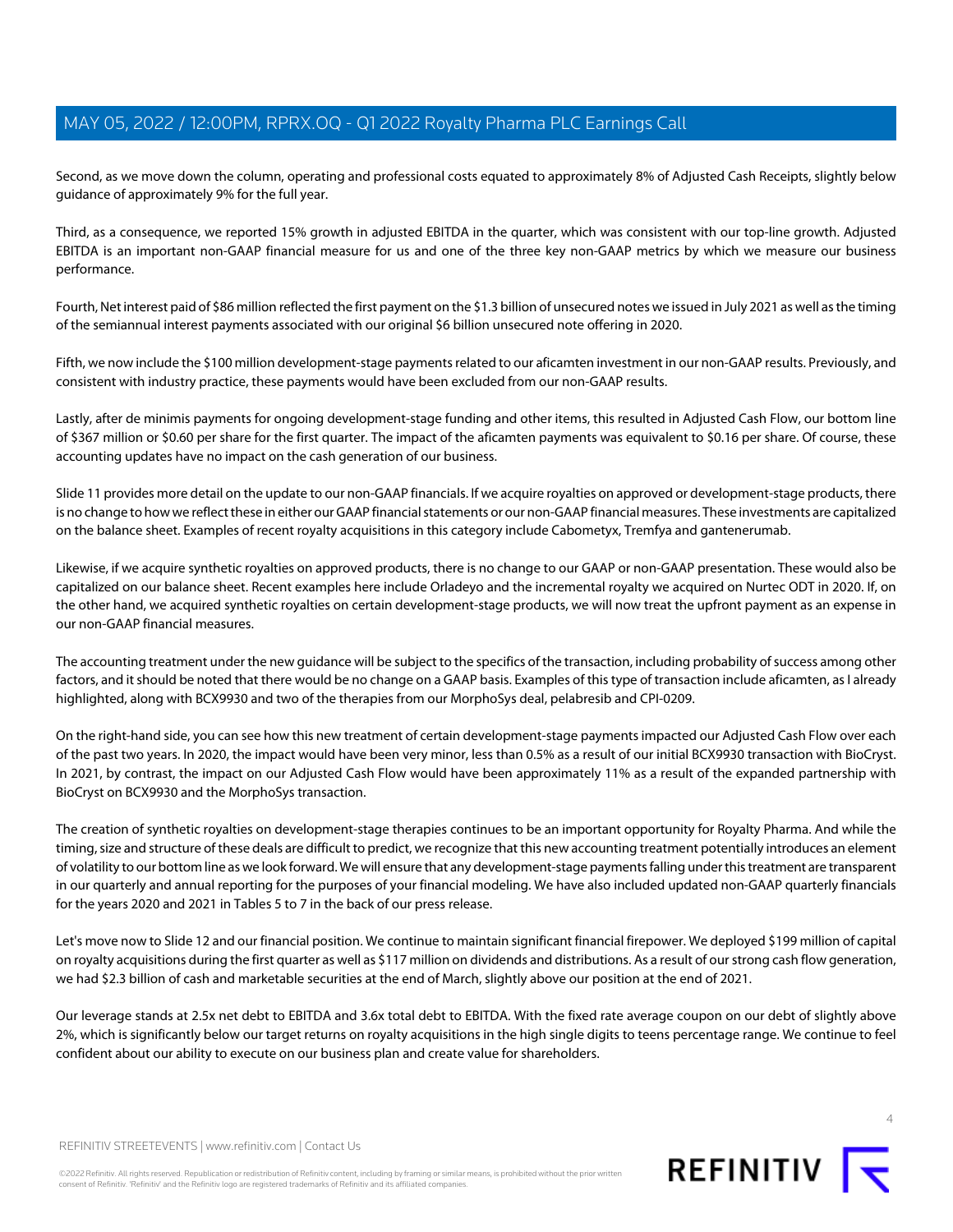On Slide 13, we are well positioned for the current financial environment. As I just noted, we have a very attractive coupon on our debt portfolio, and we also benefit from a weighted maturity on our debt of around 13 years. We have limited near-term refinancing needs and any debt refinancing through 2025 would be expected to have a less than 1% impact on our weighted average cost of debt.

More broadly, with a commitment to our investment-grade credit rating, we expect to maintain attractive overall borrowing costs and deep access to fund our future capital deployment plans. The current equity market environment for biotech is also favorable to our business plan as royalties are becoming increasingly attractive as a source of funding given depressed stock valuation and as new M&A opportunities are being created. Of course, the bar for investments remains as high as ever. Though over time, we are confident in our ability to capitalize on the opportunity ahead and create value for shareholders.

Lastly, we are confident in our ability to maintain returns in this environment. There is a natural hedge through asset pricing against the background of rising interest rates. Furthermore, we have demonstrated through previous economic cycles, our ability to react quickly in a dynamic market and to maintain attractive returns. Our aim is to deliver attractive unlevered returns with enhancements on those returns through conservative leverage even at higher interest rates.

Now switching gears to upcoming milestones. Slide 14 highlights the expected clinical and regulatory events for our portfolio during 2022. In summary, the year started well with positive clinical trial results from Trodelvy and Tremfya and the European approval of Vydura, and the remainder of 2022 could have a number of potentially important milestones. We continue to anticipate Phase III results for a number of potentially transformative therapies, including from Cabometyx in combination with immunotherapy in a number of different settings: Johnson & Johnson seltorexant in depression, Roche's gantenerumab in Alzheimer's disease, Biohaven's oral migraine prevention therapy zavegepant, and GSK's otilimab in rheumatoid arthritis.

On the regulatory front, we would highlight expected filings of PT027 in asthma and intranasal zavegepant in migraine this quarter. In addition to potentially advancing the standard of care for patients, many of these milestones represent major commercial opportunities and could add significantly to our long-term growth outlook.

Lastly, we discussed on last quarter's call, the Cytokinetics transaction, in which we gained a royalty in aficamten, a potential new therapy for hypertrophic cardiomyopathy. I should note another event that is not on this slide is the recent FDA approval of Bristol's mavacamten, which brings a new treatment option to patients with hypertrophic cardiomyopathy, and is also very supportive of our thesis for aficamten.

On Slide 15, we are reaffirming our full year 2022 financial guidance despite an unfavorable impact from foreign exchange. We continue to expect Adjusted Cash Receipts to be in the range of \$2.225 billion to \$2.3 billion, an increase of between 5% to 8% over the \$2.1 billion we delivered in 2021.

This outlook reflects the expected strong underlying performance of our royalty portfolio, partially offset by the residual impact of the loss of royalties on the HIV franchise in the first two quarters of the year as well as the end of the DPP-IV royalty term in March of this year, for which we will receive the last royalty receipts in the second quarter.

Additionally, at today's FX rates, we face a \$30 million to \$40 million unfavorable impact to Adjusted Cash Receipts compared to where rates were when we gave our initial guidance in February. Despite this, we have maintained our guidance for Adjusted Cash Receipts, again, highlighting the strength of our diversified portfolio. And consistent with our standard practice, this guidance is based on our portfolio as of today and does not take into account any future royalty acquisitions.

Turning to our operating costs. We continue to expect this to be approximately 9% of Adjusted Cash Receipts in 2022. Finally, net interest paid for full year 2022 is still expected to be around \$170 million, reflecting the net interest associated with the bond offering in July 2021.

Moving to my final slide. Let me close by saying how pleased I am with our strong start to 2022 and that we really look forward to seeing you at our upcoming Investor Day. You can expect to hear detailed discussions of the outlook for royalty funding, our updated capital deployment opportunities and our long-term growth targets, and of course, you will have the opportunity to interact with the team and ask plenty of questions.



5

REFINITIV STREETEVENTS | [www.refinitiv.com](https://www.refinitiv.com/) | [Contact Us](https://www.refinitiv.com/en/contact-us)

©2022 Refinitiv. All rights reserved. Republication or redistribution of Refinitiv content, including by framing or similar means, is prohibited without the prior written consent of Refinitiv. 'Refinitiv' and the Refinitiv logo are registered trademarks of Refinitiv and its affiliated companies.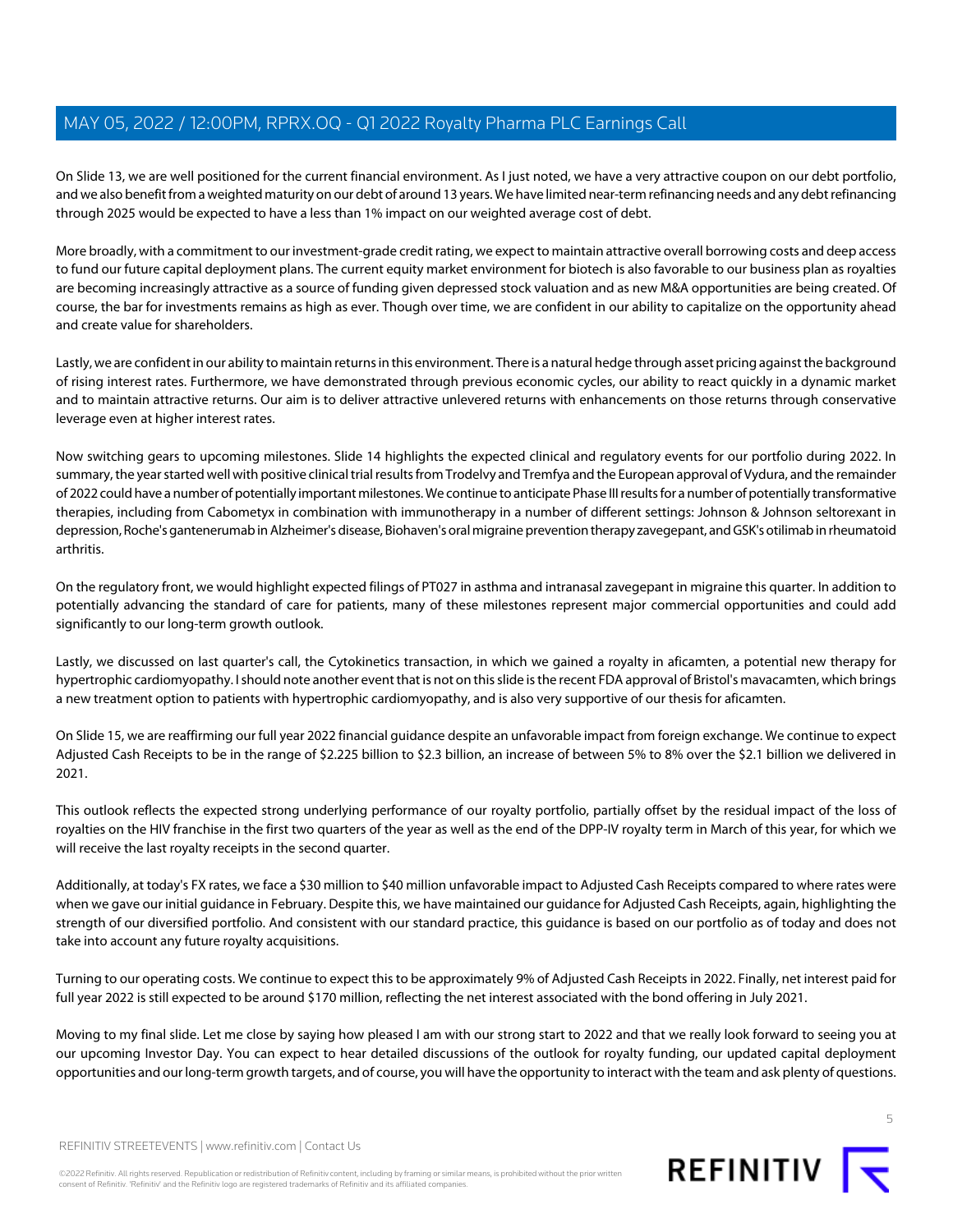We are very excited to talk to you in more depth about Royalty Pharma's unique role at the heart of funding the golden age of life sciences innovation and why we are confident in our ability to deliver compounding attractive growth over the coming years.

With that, we would be happy to take your questions.

#### **George Grofik** - Royalty Pharma plc - Senior VP and Head of IR & Communications

We will now open up the call to questions. Operator, please take the first question. Operator?

# **QUESTIONS AND ANSWERS**

#### **Operator**

<span id="page-5-2"></span>Our first question comes from Chris Schott with JPMorgan.

#### **Christopher Thomas Schott** - JPMorgan Chase & Co, Research Division - Senior Analyst

I just had two here kind of both about the environment that you're operating in. So we've had another kind of three or four months of biotech underperformance starting off 2022. And I guess as I think about what that means for Royalty Pharma, do you see this translating to improved yield terms, or do you think maybe better returns on transactions that are announced? Or is this more of a situation where we're seeing companies that maybe didn't look at royalty financing before now considering royalties, so made as an opportunity to deploy more capital than you have historically? Or I guess, is it just too early for these new valuations to even be reflected and the environment hasn't changed? So just like maybe is this first question, just like lay the land where we are.

<span id="page-5-0"></span>And then the second one, which is kind of tied to this is, I'd just be interested in kind of the breadth of the opportunities you're seeing out here. It seems like on one hand, we've got a record number of private and kind of publicly traded biotech companies. On the other hand, it seems like some of biotech news flow has been skewed fairly negatively over the last 6 to 12 months. So as you look through this kind of much wider range of companies that are out there? Are you seeing the quality of assets that you'd like to see that would enable kind of sustaining these higher levels of capital deployment? So I think they're kind of related to each other, but I'd just love to hear thoughts on both of those.

## **Christopher Hite** - Royalty Pharma plc - Vice Chairman & Executive VP

Chris, it's Chris Hite. Thank you very much for the question. The -- I guess, the first question you asked, the lay of the land, we were extremely busy, as you might imagine. We think the opportunity set is really sort of consistent with what we've seen over the last several years. We see a lot of varying opportunities across the biopharma sector. And obviously, the SMID sector is very challenged, as you're quite aware, with a lot of stocks down. I'm sure that does result in a lot of them looking for alternative forms of capital. We're certainly looking at some of those opportunities. But I would just say that we continue to see a tremendous set of opportunities. We're very excited about our pipeline. And I'd say that's generally the lay of the land.

<span id="page-5-1"></span>With regard to the second question, maybe Marshall wants to address that.

#### **Marshall Urist** - Royalty Pharma plc - EVP of Research & Investments

Sure. On the second part of your question, we continue to see a very deep and broad set of opportunities as we think about the top of the funnel in our pipeline across therapeutic areas, stages, marketers, geographies. Kind of on every axis, I think we're seeing a really good variety of, an important part of your question, quality opportunities. That being said, I think as Terry mentioned in the prepared remarks, our quality bar is high.

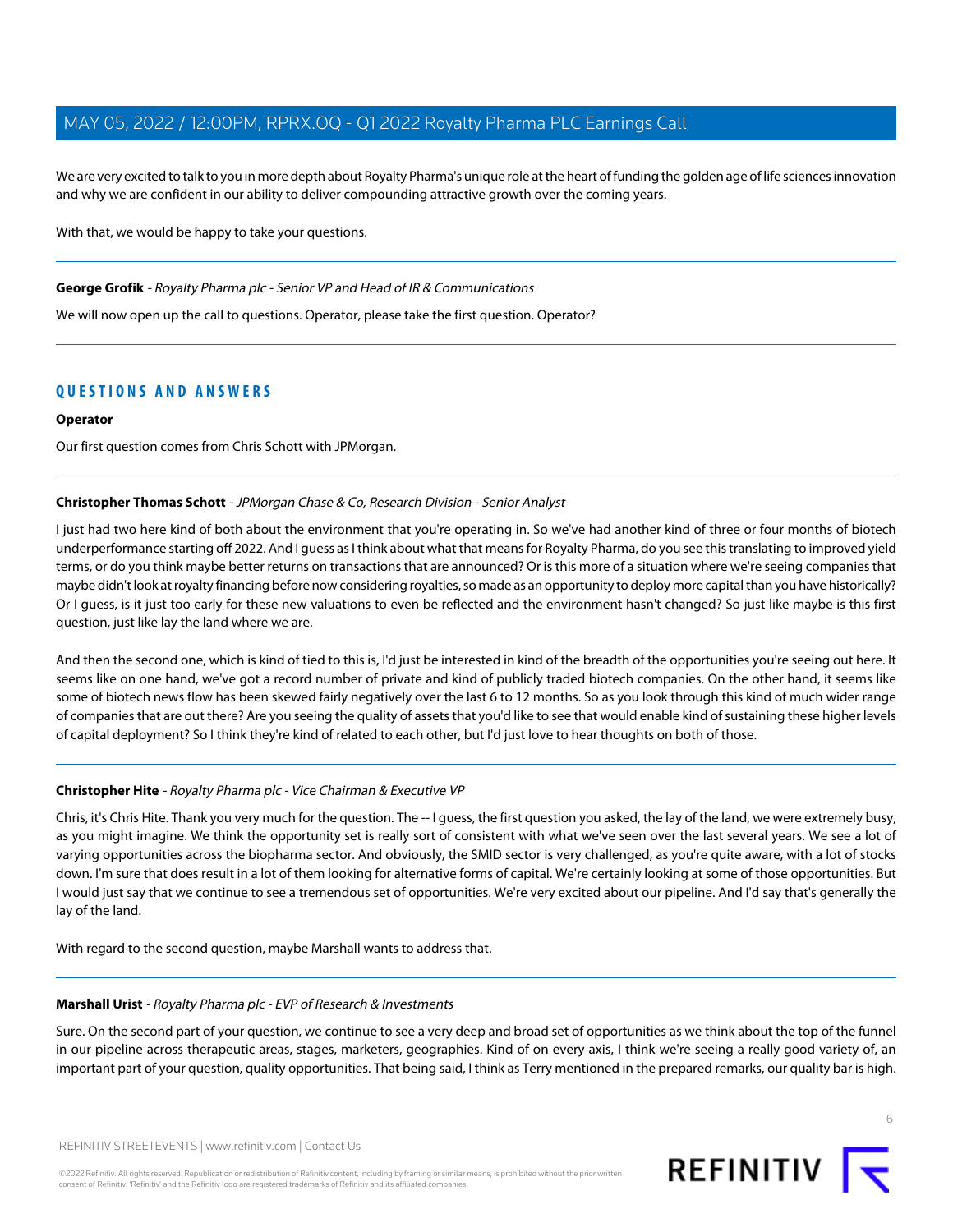We are first looking for important products that are going to be a great part of the Royalty Pharma portfolio, and that's where we start. And so the same discipline you've seen from us over the years will continue to very much apply in the current environment.

#### **Christopher Thomas Schott** - JPMorgan Chase & Co, Research Division - Senior Analyst

And just a really quick follow-up to Chris. On the kind of discussions with companies, I think we're hearing from some of our large pharma companies or large biotech companies trying to acquire that they're not necessarily seeing some of the expectations for the targets having reset. Are you seeing a similar dynamic that we need to-- needs to go another like three or six months before companies maybe reconsider their financing alternatives? Or are you starting to see that, I guess, that mindset starting to change now?

#### **Christopher Hite** - Royalty Pharma plc - Vice Chairman & Executive VP

It's a great question, Chris. I think with regard to maybe large pharma and thinking about M&A, certainly, when I was a banker doing that, the -- it is -- it does take companies a long time. My experience of thinking about resetting if their stocks are down. I think the royalty environment is completely different, quite frankly. It's more of, obviously, a financing environment. And as you've seen just really throughout our -- certainly our history and more recently, we really look at a broad set of opportunities, and that can be large pharma opportunities, helping on R&D that can be all of the deals you've seen us do really over the last several years. That's mid-cap biopharma that's helping companies R&D and launch. So we think it's a little -- obviously, a different set of expectations at the Board and the CEO level and the CFO level, then say, selling the company.

#### **Operator**

<span id="page-6-0"></span>Our next question comes from Terence Flynn with Morgan Stanley.

#### **Terence C. Flynn** - Morgan Stanley, Research Division - Equity Analyst

Maybe two for me. I was just wondering, obviously, there's an upcoming Tremfya trial versus Stelara coming out in Crohn's disease. I was just wondering how you guys are thinking about that if that was embedded in your assumption as part of the MorphoSys deal? And then on the IPO R&D side, Terry, I was just wondering if you can give us any kind of sense or estimate of what this might represent for the full year? Again, I appreciate the slide where you kind of walk through the dynamics and how every deal is different. But again, any sense what this could represent on a full year basis?

## **Marshall Urist** - Royalty Pharma plc - EVP of Research & Investments

Sure. Terence, it's Marshall. I'll start on Tremfya. So certainly, when we looked at Tremfya, the IBD opportunity was a significant important part of our thesis, both in terms of the quality of data we've seen from the class and then also J&J's strength as a marketer, having a very heavy presence in that marketplace. The study versus Tremfya -- excuse me, versus Stelara, certainly, we thought about that, especially in the context of there ultimately being Truvada biosimilars on the market, like we've seen in psoriasis. We like to see companies exploring potential for differentiation in terms of depth and speed of response like we've seen in other indications for this class. So we'll be -- we're excited for the Tremfya opportunity in IBD and pass it back over to Terry for the question on R&D.

#### **Terrance Coyne** - Royalty Pharma plc - Executive VP & CFO

Yes. Terence, standing here today, it's really going to be deal-flow dependent. So if we were to do a synthetic royal -- create a synthetic royalty on a development-stage therapy, then we would have an additional expense that would run through our non-GAAP P&L this year. But it's really -- as you know, it's tough for us to predict what deal flow will look like. We look at these things over sort of multiyear periods, and we try to just really focus on selecting, as Marshall just mentioned, selecting the best assets that would -- that will have the biggest impact on patients. And so these



7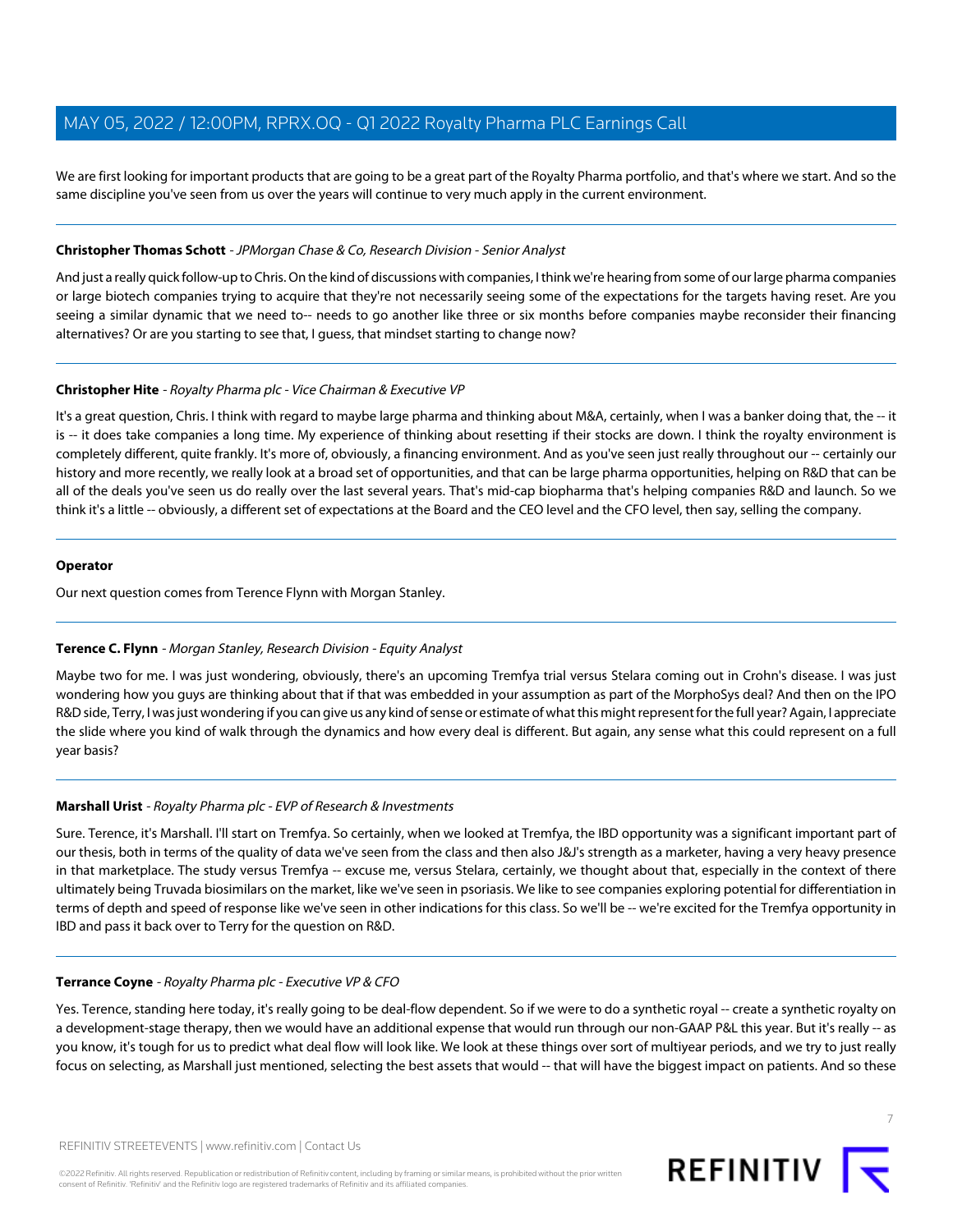can take a lot of different shapes and sizes and flavors. And some of these probably will be synthetic royalties on development-stage therapies over time because we do see a nice opportunity there. But it's tough to predict what it will look like for the rest of this year.

#### **George Grofik** - Royalty Pharma plc - Senior VP and Head of IR & Communications

Operator, we'll take the next question, please.

#### **Operator**

<span id="page-7-0"></span>Our next question comes from Chris Shibutani with Goldman Sachs.

#### **Chris Shibutani** - Goldman Sachs Group, Inc., Research Division - Research Analyst

Two questions. First, appreciating your commentary on the HCM, hypertrophic cardiomyopathy market there. Obviously, you mentioned that we did achieve that milestone in the segment with the Bristol approval. New information there includes the label details, pricing of the first drug in class. And I would love to get your thoughts on both of those items as well as on how you see the competitive market playing out, given your exposure through aficamten?

And then the second would be related to the Alzheimer's disease outlook. During the interval in the past quarter, we have the final version of the NCD. There appeared to be some windows that could open in terms of how this could be interpreted and how things could be adapted as data comes in the second half of the year for assets, including obviously gantenerumab, which is your exposure. Would appreciate any thoughts there in terms of final NCD interpretations that you take?

#### **Marshall Urist** - Royalty Pharma plc - EVP of Research & Investments

Chris, it's Marshall. Thanks for both of those questions. So the -- on the first question on the Cimzia's approval, like Terry mentioned, we were happy to see the first drug in the space approved and look forward to Bristol doing a lot of hard work and investing heavily to develop this marketplace. Our thoughts on the label and the pricing, as is our typical practice, we thought about a lot of different scenarios and did a lot of work trying to figure out what that program might look like. And I think what we saw was certainly within the realm of the -- within the range of the scenarios that we considered in our work and how we thought about the opportunity for aficamten.

So -- and we look forward to seeing the product launch and this market develop over time. And importantly, having Bristol there investing in the market, first was part of our thesis, was that Cytokinetics and aficamten would actually benefit from that. And so we'll see, I think. And the last part of your question is differentiation. I think certainly, there are some opportunities. We'll see how the aficamten development program unfolds. And as we learn more about the molecule, I think we'll probably have a more informed discussion on all of the opportunities for differentiation with time.

The second question on NCD, thanks for that. So overall, certainly, the CMS and the NCD was taking a different approach than maybe we've seen before. But I think if you take a big step back, like we've talked about since from the beginning when we made the gantenerumab investment is that what this class needs, and I think what the NCD at its essence is sort of asking for, is data sets that show clearly and convincingly and consistently what the clinical benefit and the right patients for this class of drugs are.

And I think certainly, the Roche program is set up to do that. I think others in the space, similarly, will have those kind of data sets. So I think the CMS laid out, as you indicated, some windows for what they're looking to see, and we're really looking forward to the next 12 months or so as we'll see -- 6 to 12 months actually at this point as we'll see -- start to see these trials roll out. And I think we'll be in a very different position with respect to this class, and we're excited to be a part of it.

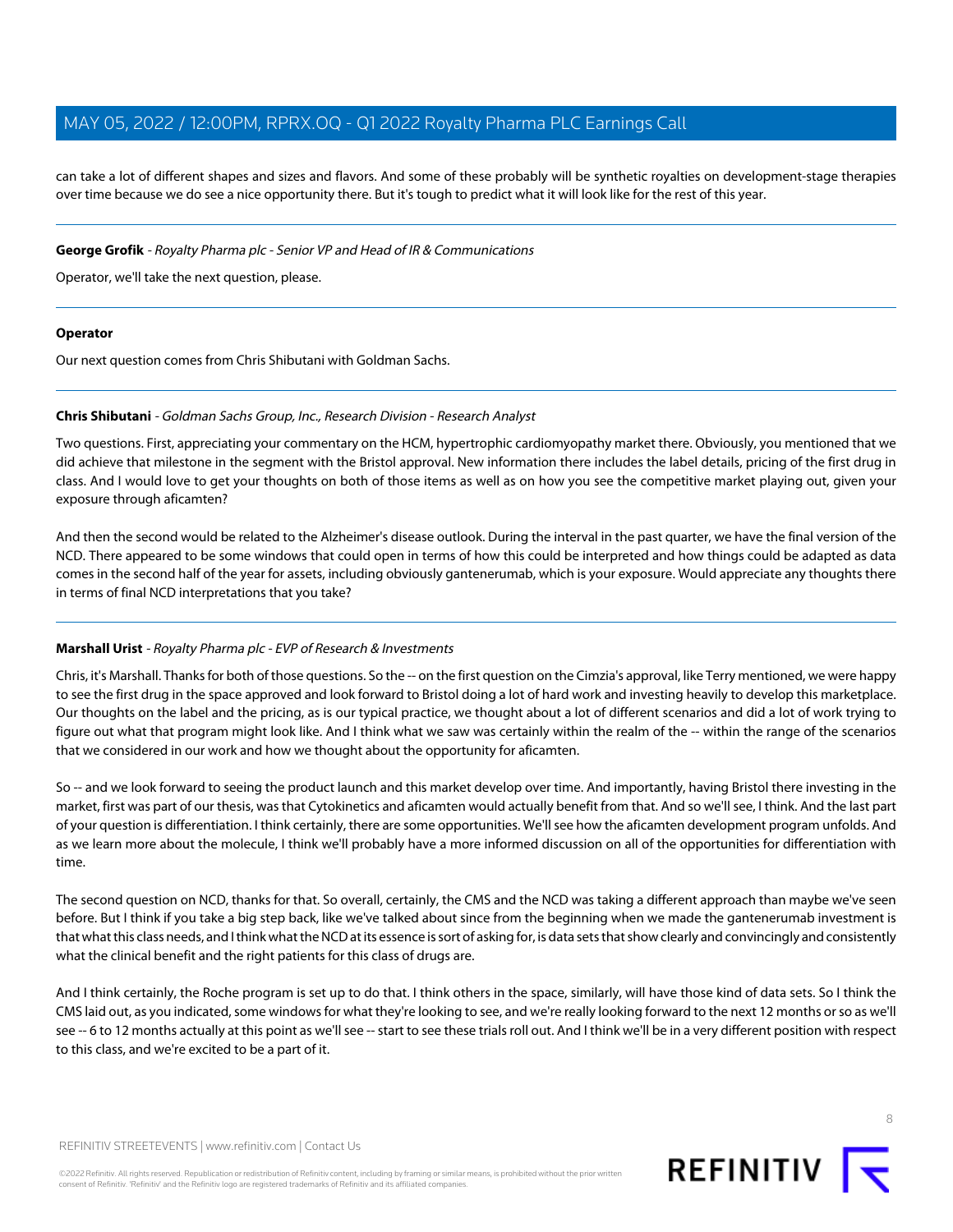#### **Operator**

<span id="page-8-0"></span>Our next question comes from Geoff Meacham with Bank of America.

#### **Geoffrey Christopher Meacham** - BofA Securities, Research Division - Research Analyst

Just have a couple of quick ones. The first one is, your concentration risk has become increasingly investor concern across the industry. And I know you guys have a broad portfolio, but where does diversifying CF concentration fall into Royalty's strategic priority? It seems like a larger transaction would be more ideal to doing a bigger number of smaller deals.

And the second question is, and I guess, we'll hear more about it at the Investor Day. But where are you guys with respect to the diversity of therapeutic areas in the portfolio? I know there's a ton -- as been mentioned before, there's a ton of opportunities across SMID-cap biotech. But we can see in the case of say, oncology or other bigger indications, in some cases, you can have restrictive policies that may affect kind of growth assumptions. And so obviously, having a bigger diversity helps.

## **Terrance Coyne** - Royalty Pharma plc - Executive VP & CFO

Geoff, I'll start on sort of our diversification goals. I think we don't have clear goals in terms of diversification. We think that we're deploying billions of dollars of capital year in and year out. And so I think that just naturally over time, we're going to continue to diversify away from -- the portfolio will continue to get more and more diversified. I don't think necessarily that, that means that we need to do a big deal. Those big deals will come every so often. But I think a lot of singles and doubles will accomplish the same thing when you add it all up. So I think that over time, we'll continue to diversify away from CF, but it will still be a really important element of our business, but just -- you're just going to see sort of natural diversification through our acquisition program. And then maybe I'll turn it over to Marshall to discuss the therapeutic areas.

## **Marshall Urist** - Royalty Pharma plc - EVP of Research & Investments

So on therapeutic area diversification, the simple answer to that is you just look at what we've done since the IPO in terms of the diversity of therapeutic areas that we've brought into the portfolio and participated in. It is really -- it is extremely broad. And so that's something that we're proud of and dovetails, I think, with Terry's answer too, that our ongoing business and fundamental strategy of trying to find the important drugs in a therapeutic area agnostic way will continue to diversify the portfolio. You make a great point. I think it's a great question that there are certain therapeutic areas from a competitive landscape and payer point of view are becoming more complex. I think that's just part of the industry that we work in and it's certainly part of our diligence when we're looking at new things.

#### <span id="page-8-1"></span>**Operator**

Our next question comes from Umer Raffat with Evercore.

**Umer Raffat** - Evercore ISI Institutional Equities, Research Division - Senior MD & Senior Analyst of Equity Research

I had four today, if I may. Perhaps first, I appreciate your aligning with non-GAAP methods by big pharmas. However, I noticed you're only adjusting a fraction of each deal. For example, Cytokinetics, \$450 million deal, but you're only incorporating \$150 million, and the rest \$300 million is being called commercial-stage. I guess I'm trying to understand because that's not how the pharmas are doing it. They're doing all of it, not a fraction of each deal. So just curious what your thought process is there. And if you think that thought process would hold with the SEC?

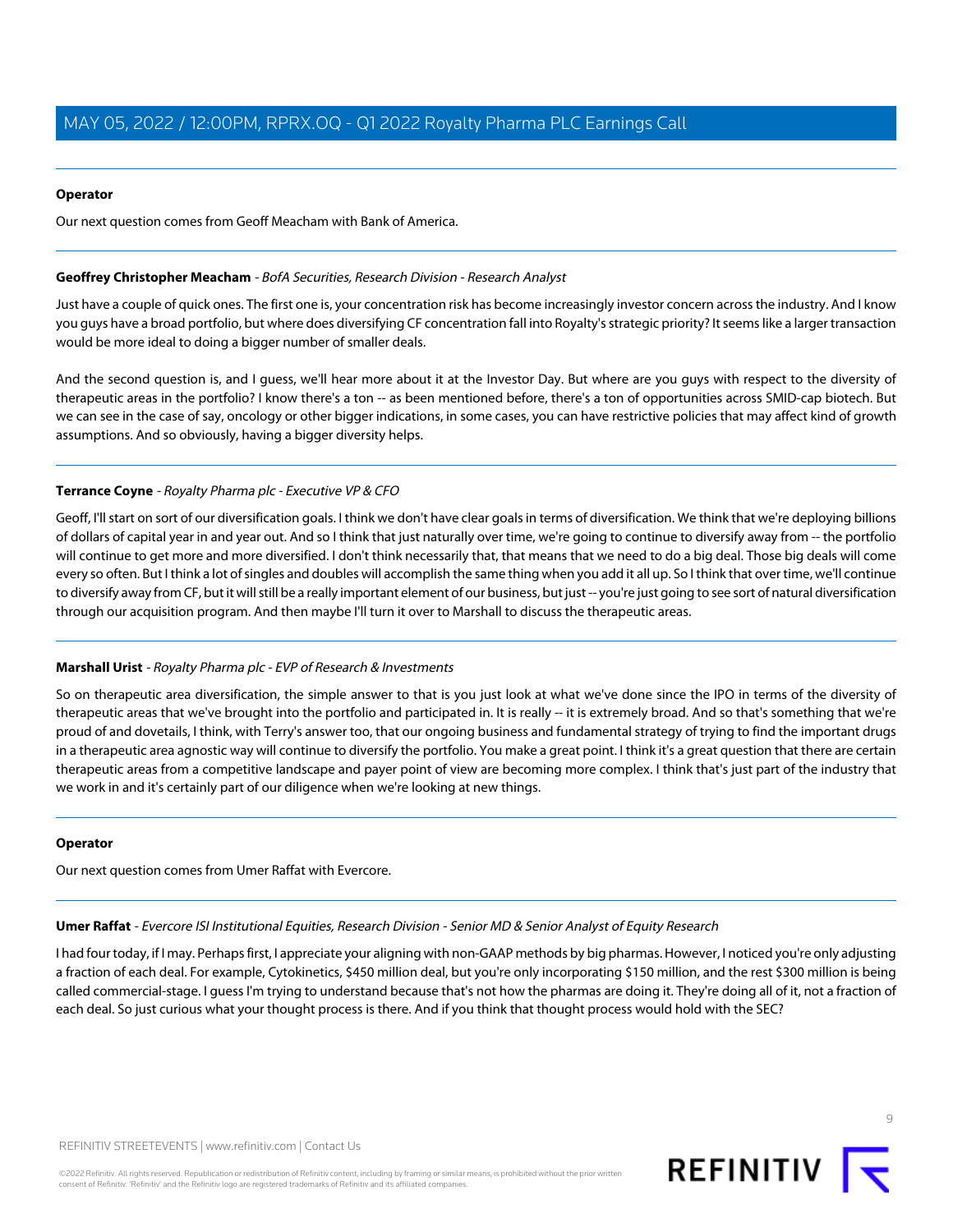Second, my understanding also is when Pfizer makes a \$350 million payment to Biohaven on their equity purchase, they are excluding that -- sorry, they are adding that back in for the non-GAAP purposes. I didn't see commentary on that on your Slide 11. So I was curious how that's going to get handled going forward for you guys. And I'm thinking partially like the \$50 million stock purchase you did for BioCryst.

Third, I was really confused why a development-stage royalty that originate-- that's technically a third-party royalty will not be incorporated in your non-GAAP. Like, what's the logic behind that? And why shouldn't that be?

And then finally, I saw a disclosure that prior periods have been updated to conform to this new non-GAAP presentation. But then when I'm looking at the numbers for last year, they're exactly the same. It was \$193 million, and it's still \$193 million and the non-GAAP cash proceeds, they're also the same. So I was just confused why that is? And for example, I would have thought Minerva development-stage royalty should have been adjusted out, et cetera.

## **Terrance Coyne** - Royalty Pharma plc - Executive VP & CFO

Okay. There's a lot there. So on Cytokinetics, the royalty portion to the extent that it's related to preapproval milestones will be -- previously that would have been excluded from our non-GAAP metrics, and now it will be included. There's also the development-stage funding bonds and -- or sorry, commercial launch capital that we're providing. And that's not something that's going to be included as an outflow in our non-GAAP metrics. That's the same idea with equity. When we make an equity purchase, it's not something that's going to be expensed. It's -- that's not -- that hasn't been our practice. It shows up on our balance sheet. You can see it in the investing section of our cash flow statement.

And then the question on the non-GAAP, the adjustments. I think it's pretty clear in the press release Tables 5 to 7 really walk through the impact. And you can see that it was \$193 million less here, took Adjusted Cash Flow from \$1.767 billion to \$1.573 billion. That was an 11% impact. So I think that it is all there in the press release. And then your last question on the seltorexant. So that's a third-party royalty. And so those are capitalized on our balance sheet under U.S. GAAP, and they're not included in our non-GAAP metrics.

#### <span id="page-9-0"></span>**Operator**

Our next question comes from Andrew Baum with Citi.

## **Andrew Simon Baum** - Citigroup Inc., Research Division - Global Head of Healthcare Research and MD

Couple of questions, please, for Chris. Firstly, you've seen some large pharma companies continue to de-risk or deprioritize some of their assets. I'm obviously thinking about the Blackstone deal. Novartis and GSK are really looking to reduce exposure to some drugs. To what extent do these provide opportunities for you as opposed to more in the SMID biotech space?

And then second, the other side of the coin, we were surprised on the antitrust front that Pfizer went through, we've also seen somewhat uptick in M&A activities among the large cap, thinking most recently of the GSK-Sierra deal. To what extent are companies that previously may have been in discussions with you on synthetic royalties now looking more towards acquisitions given an industry which is focused on their forthcoming LOEs.

#### **Christopher Hite** - Royalty Pharma plc - Vice Chairman & Executive VP

Andrew, thanks for the questions. With regard to the first one around potential opportunities at large pharma. Look, we look at everything. And to the extent there's an opportunity out there. One of the things we're extraordinarily proud of is our reach and our networking really across the industry and making sure large pharma and biopharma in general. And we'll get into some of these details at our Analyst Day. Just in the sense of just making sure they understand all of the ways that we can work with companies. And whether that's obviously funding R&D, helping companies commercially launch, helping companies look at maybe spinning things off and co-investing with people that want to invest in that. And we're

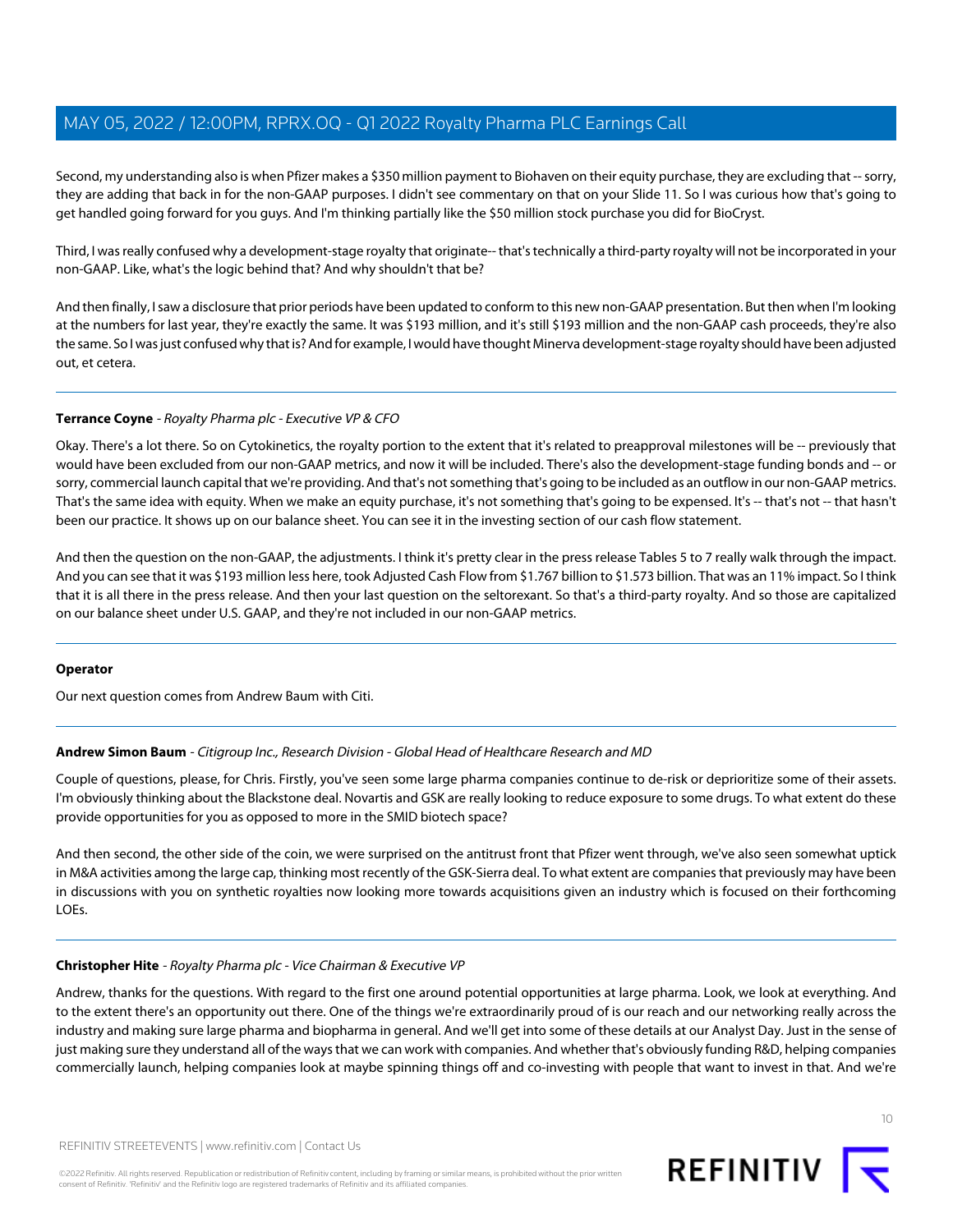really looking at all types of different opportunities. So certainly, anything that large pharma is thinking about in a sense of their own portfolios and rationalizing those or investing in that, we're happy to take a look at that, and we -- you might imagine that we have those conversations.

With regard to your second question, the M&A landscape and the FTC landscape is always difficult to predict and shifts around. I think one thing that we clearly have looked at in the past and once again, I think large pharma knows that we are available to assist to the extent -- in really two ways, Andrew. So as large pharma is looking at a target and there's a nonstrategic financial asset in the form of a royalty or collaboration profits or something that's a target, that's not necessarily interesting to pharma. They're looking at the target for other reasons. We've certainly had those conversations in the past and look forward to having those in the future.

And the other way I think we can be helpful is to the extent there are forced divestitures out of -- by the FCC out of the target companies, we've also looked at that in the past, and can provide capital to maybe a smaller company that looks to build their own portfolio by buying that FTC forced divestiture. So who knows how the landscape shifts going forward. But we certainly look forward to playing a role really on both parts of your question.

#### **Operator**

<span id="page-10-0"></span>Our next question comes from Greg Fraser with Truist Securities.

## **Gregory Daniel Fraser** - Truist Securities, Inc., Research Division - Research Analyst

This might be something that you'll cover at the Investor Day. So I'm curious how you plan to evolve the company going forward that's different from what you've done in the past. Sort of what will be different over the next couple of years other than growth and size? And following up on the therapeutic area question, I'm curious about your view on biosimilars and whether you see the potential for good returns on biosimilar royalty deals?

## **Terrance Coyne** - Royalty Pharma plc - Executive VP & CFO

So yes, I don't want to steal the thunder of our Investor Day. We have a lot to discuss there. I think why don't we save the first question for that, but we're very excited to describe the opportunity that we see ahead of us and to discuss sort of our long-term objectives at the Investor Day on May 17. And then I can turn it to Marshall on biosimilars.

## **Marshall Urist** - Royalty Pharma plc - EVP of Research & Investments

Sure. So it's a good question. And as you might imagine, we've looked at a significant number of biosimilar opportunities over the years. We can imagine a set of circumstances where something like that might be interesting. I think to date, it hasn't been something that, that met our criteria like we're seeing, there's been pretty significant price competition in that space. And so we've been taking the stance that maybe we can watch and wait and see how that landscape evolves and how those markets form before getting actively involved there.

#### <span id="page-10-1"></span>**Operator**

Our next question comes from Steve Scala with Cowen.

#### **Stephen Michael Scala** - Cowen and Company, LLC, Research Division - MD & Senior Research Analyst

Two questions. The first is just so I understand and maybe using aficamten as an example. Can we expect similar onetime charges on aficamten in the future? Or did this quarter represent the totality? I appreciate it is tough to predict future deals, but this is obviously an existing one? And then

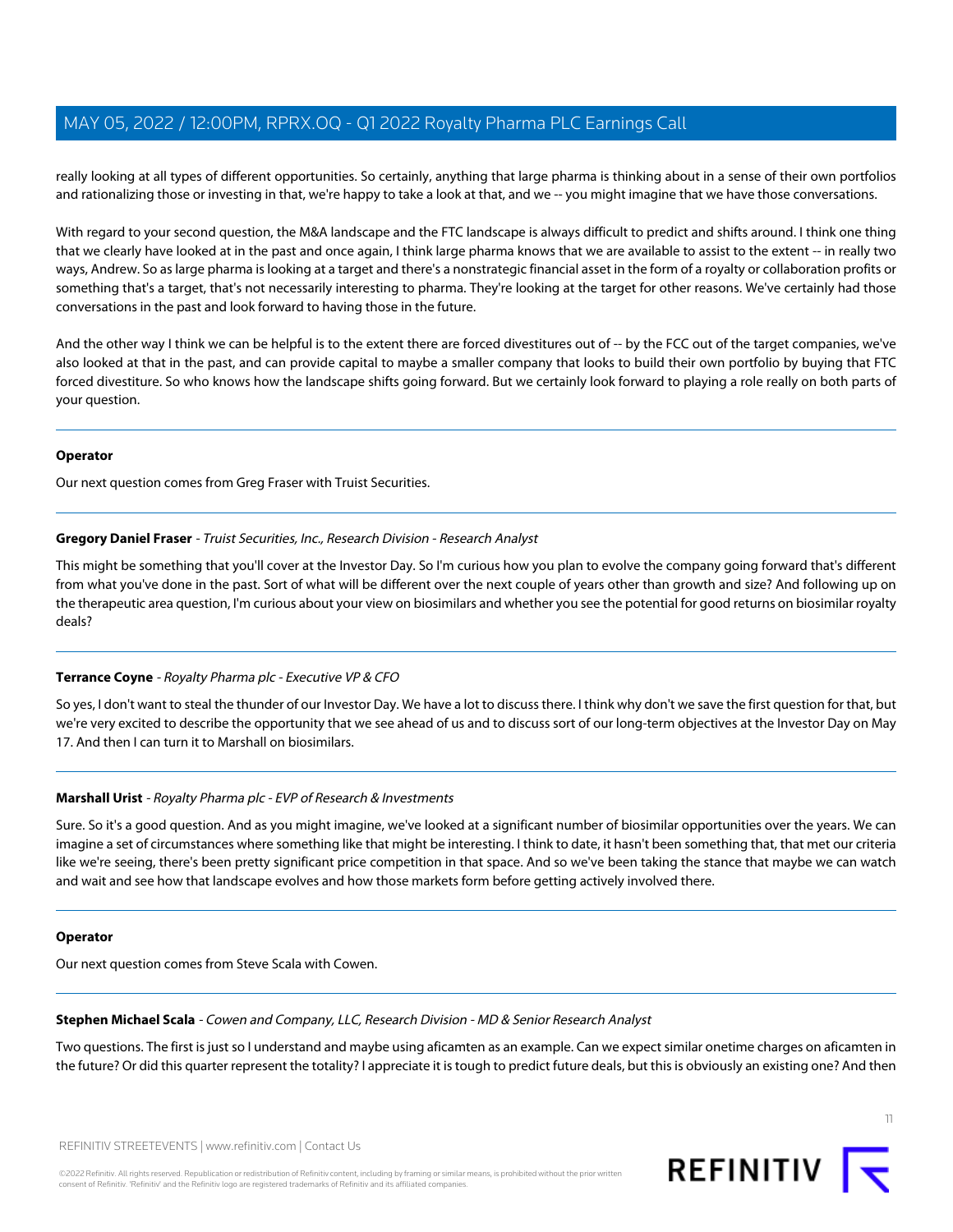second, I'm just curious, are there any provisions in the gantenerumab contract to compensate Royalty Pharma in any way if reimbursement was not available even if the drug were to be approved?

#### **Terrance Coyne** - Royalty Pharma plc - Executive VP & CFO

So on aficamten, yes, there is -- there could be an additional \$50 million payment. We're not expecting that this year, but we haven't been any more specific than that. And that would also be sort of a onetime expense on our non-GAAP P&L. It's -- like I mentioned before, it's very difficult to predict how the deal flow will look and what the types of deals we will invest in, but we do expect to do more of these.

I think sort of taking a step back, the way we've always sort of thought about our Adjusted Cash Flow or our non-GAAP metrics is, this really reflects the sort of cash that the business produces on an ongoing basis that we can then go and redeploy into new royalties. And that's our primary focus. We also returned a little bit of it to shareholders in the form of a dividend. So previously, these were not at -- these sort of onetime payments were not included, consistent with industry practice, but we are updating how we present our non-GAAP financials to conform with the changes that the rest of the industry is making. And we'll try to -- we'll make sure that every quarter and when we announce the transaction, we're transparent about where this will show up. But it has no impact on sort of the fundamentals of the business or how we're thinking about deploying capital going forward.

#### **Marshall Urist** - Royalty Pharma plc - EVP of Research & Investments

On the second part of your question, on gantenerumab. So as to whether or not there's any specific provisions with respect to what may happen with reimbursement. The answer to that is no. This is -- it's a pretty typical royalty in that way. So nothing special in terms of structure in that outcome. But I think it does just give us an opportunity to come back to what we said earlier on the call, which is that we're looking forward to seeing these trials read out. And if they show consistent and clinically significant benefits for patients, we expect there to be reimbursement access.

#### **Operator**

This concludes the question and answer session. I'd like to turn the call over to Terry Coyne for closing remarks.

#### **Terrance Coyne** - Royalty Pharma plc - Executive VP & CFO

Great. Thank you, operator, and thank you to everyone on the call for your continuing interest in Royalty Pharma. We all look forward to seeing you on May 17. If you have any follow-up questions, please feel free to reach out to George.

#### **Operator**

This concludes the program. You may now disconnect. Everyone, have a great day.

12